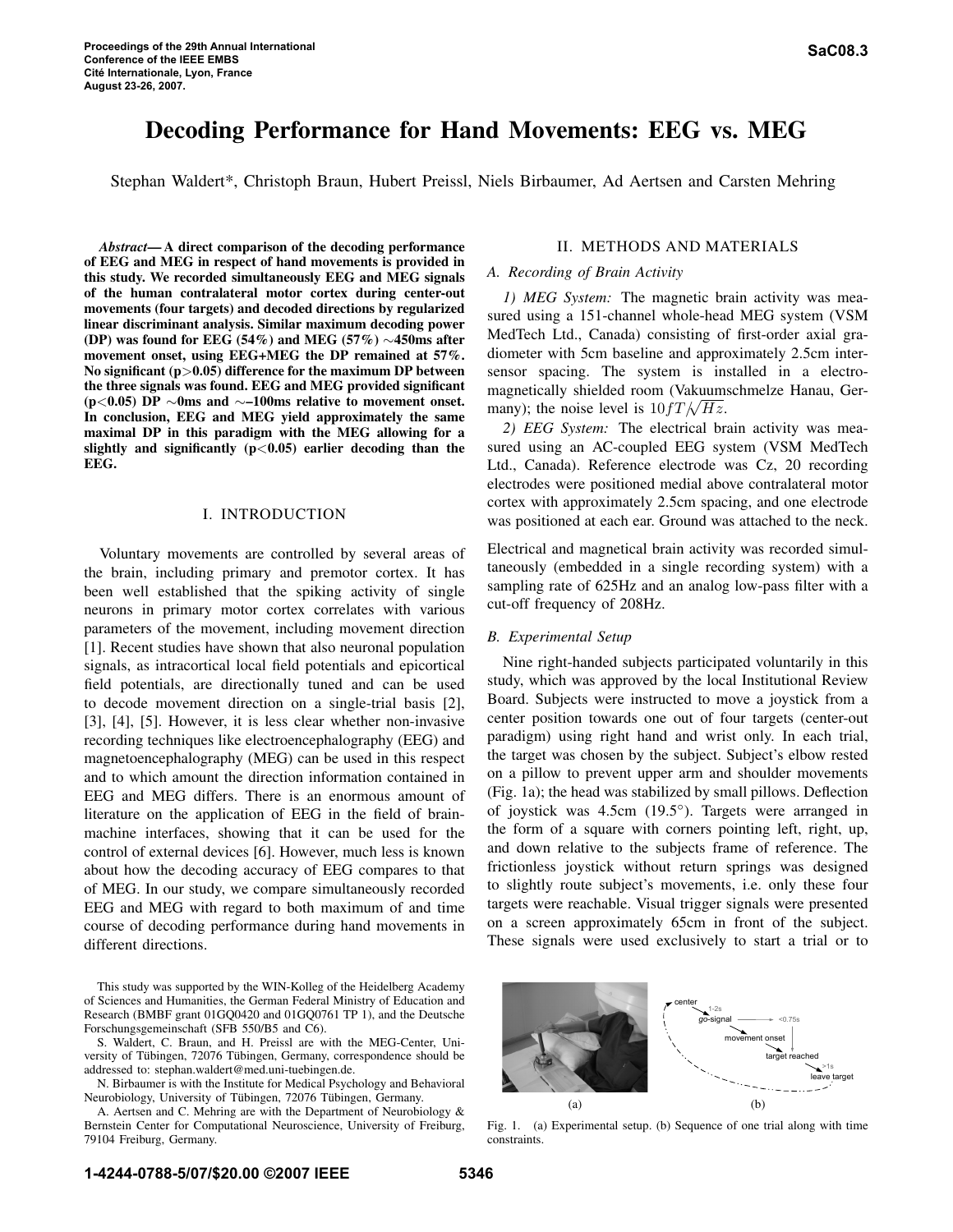indicate possible errors. In addition, a red cross was presented continuously for fixation. The experiment contained three blocks, each block contained several trials, and each trial consisted of the sequence depicted in Fig. 1b. Within the shown time constraints, the sequence was self-paced. Each trial started with joystick in center position and was initiated by presenting a gray circle on the screen. After a variable delay between 1 and 2s, the disappearance of the circle indicated the *go*-signal. A dark gray circle was displayed if time constraints (Fig. 1b) were violated; such trials were invalid and not used, the subject had to center the joystick again. In order to obtain approximately the same number of trials per target, the subject was told which directions were underrepresented after each of the first two blocks. Furthermore, electrooculogram (EOG) was recorded and head movement was monitored.

## *C. Data Analysis*

*1) Preprocessing:* Data were high-pass filtered (0.5Hz, Butterworth, 3rd-order, zero phase shift) to remove offset and trend. We then redefined a trial as the time window ranging from 1000ms before to 750ms (see Fig. 1b) after movement onset (MO). MO is defined as the time point when the joystick leaves the center position, i.e. the subjects starts to move the joystick. Eye movements were detected in the EOG by threshold detection; all trials containing eye artifacts were discarded. After this preprocessing, on average 68 trials per target and subject (minimum: 52, 53, 54, and 55 for left, right, up, and down, respectively) were used for further data analysis.

A group of 20 contiguous MEG sensors covering the medial contralateral motor cortex, i.e. approximately the same area as the EEG electrodes covered, was defined in order to base analyses on the same brain activity and number of sensors in both EEG and MEG.

*2) Decoding:* EEG and MEG activity was decoded on a single-trial basis by regularized linear discriminant analysis (RLDA) [7]. The fraction of correctly decoded trials in percent - termed decoding power (DP) - was used as a measure of decoding accuracy. For each subject, a robust estimation of the DP was calculated by averaging the decoding performances obtained by a 10-fold repetition of the following procedure: The order of trials was permutated and the decoding performance was determined in a 10-fold cross-validation, where the set of trials used for training the RLDA and the set of trials used for decoding were mutually exclusive.

Signals in time domain were used as inputs to the RLDAclassification. In this study, EEG and MEG activity of each trial was 3Hz low-pass filtered (Butterworth, 3th-order, zero phase shift) and resampled with 12Hz. Based on these data, a D-dimensional vector was constructed using all D data points of a certain sensor within a certain time window. The tested time windows were centered at different time points within the trial. Here, the windows were shifted continuously in steps of 50ms in order to obtain a temporal evolution of decoding performance. Selecting  $S$  sensors, the

D-dimensional vectors were concatenated yielding an  $S \cdot D$ dimensional vector. These  $S \cdot D$ -dimensional vectors were constructed for each trial and, finally, used as inputs to the RLDA-classification.

*3) Test of Significance:* The statistical significance of the decoding power was assessed by testing the DP values against a binomial distribution. Student's paired T-test was used to assess the statistical significance of the differences in time when DP for EEG or MEG reached significance level.

#### III. RESULTS

In previous studies [2], [3], we have shown that the lowfrequency component of intracortical and epicortical field potentials is informative with regard to movement direction. In this study, we therefore investigated the low-frequency component of the recorded EEG and MEG signals. We determined the DP of the low-pass filtered EEG and MEG for cut-off frequencies between 2 and 12Hz and found the highest DP for the 3Hz cut-off frequency. The following results were obtained using this filter setting.

Decoding EEG and MEG in sliding windows results in the time resolved DP (averaged across all subjects) provided in Fig. 2. The signal, which is decoded, was low-pass filtered only until the corresponding end of the decoding window. By this, we ensured that exclusively data before the current time point was decoded. Significant  $(p<0.05)$  DP could be gained approximately 0ms, -100ms, and -100ms relative to movement onset for EEG, MEG, and EEG+MEG activity, respectively. This time point was significantly earlier for MEG versus EEG  $(p<0.05)$  and significantly earlier for EEG+MEG versus EEG  $(p<0.05$  if all 20 EEG + 20 MEG sensors (not shown) and  $p<0.10$  if 10 EEG + 10 MEG sensors were used). DP increased monotonously with time and reached a maximum for all signal types around 450ms after movement onset: EEG 54%, MEG 57%, and



Fig. 2. Time resolved decoding power for EEG (black dashed), MEG (black dotted), and EEG+MEG (black solid), standard deviation for each signal type in gray, respectively. Graphs show DP of epochs of 250ms length immediately before the time indicated on the abscissa; temporal resolution is 50ms. The average time point of the *go*-signal and targetreached is indicated, gray diamonds reflect standard deviation. Horizontal lines: chance level  $(25\%)$  and significance level  $(29.4\%, p<0.05)$ .